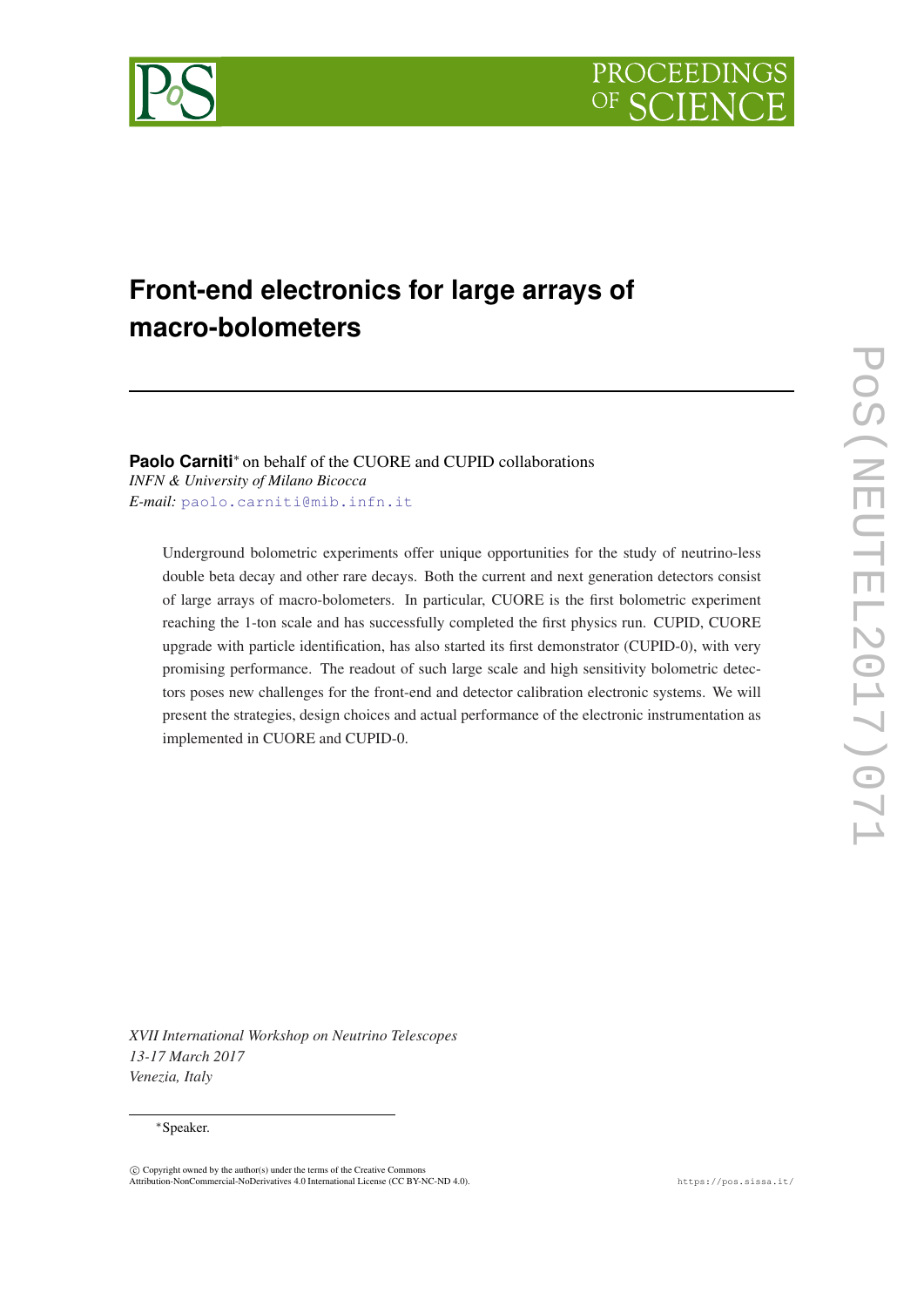# 1. Introduction

The discovery of neutrinoless double beta decay  $(0\nu\beta\beta)$  has been pursued for several decades since it would give an evidence of new physics beyond the Standard Model.  $0\nu\beta\beta$  is a ultra-rare  $(T_{1/2}^{0\nu} > 10^{25} - 10^{26} \text{ y})$  process that violates lepton number conservation, whose observation would prove that neutrinos are their own antiparticles (Mayorana particles), and it would also provide information about neutrino mass hierarchy and absolute mass scale.

The bolometric technique has been successfully pioneered in this field of research by other experiments, like Cuoricino and CUORE-0, in the past years and this type of detectors are now among the leading technologies for the search of  $0\nu\beta\beta$ .

CUORE experiment [\[1\]](#page-4-0) is the first bolometric experiment reaching a 1-ton scale. It uses an array of 988 macro-bolometers made with  $TeO<sub>2</sub>$ , weighting 750 g each. The experiment is installed underground at Laboratori Nazionali del Gran Sasso (LNGS), Italy. CUORE has successfully completed the first physics run, and is now performing the detector optimization, before the definitive data taking period that will start in autumn 2017.

The sensitivity to  $0\nu\beta\beta$  is proportional to  $\sqrt{\frac{MT}{B\Delta}}$  $\frac{MT}{BA}$ , where *M* is the detector mass, *T* is the total data taking time, *B* is the background rate per units of mass and energy, and  $\Delta$  is the energy resolution. In order to maximize the sensitivity, it is beneficial to use high-abundance or enriched isotopes, minimize noise and improve crystal quality for higher energy resolution, and minimize background with contamination reduction or using background rejection techniques.

This last solution is what is pursued in next generation  $0\nu\beta\beta$  experiments, which aim to reach the zero-background regime, where sensitivity becomes solely proportional on detector mass and experiment life-time. The detection of scintillation or Cherenkov light produced by nuclear events is the most promising technique for particle identification, and thus background rejection, in bolometric experiments.

CUPID [\[2\]](#page-4-0) experiment will upgrade CUORE by adding particle identification. Its first demonstrator, CUPID-0, adopts enriched scintillating  $\text{Zn}^{\text{82}}$ Se crystals read out with germanium light detectors. CUPID-0 has already started data taking with very promising performance.

In this paper, we will present the strategies, design choices and actual performance of the electronic instrumentation for the readout of such large-scale experiments.

#### 2. Bolometer read out and stabilization

Bolometers detect any energy deposition in the absorber by producing a small temperature rise, typically about  $100 \mu K/MeV$  for crystals of a few hundred grams. In order to read out this thermal signal, a temperature sensor is glued to the absorbers. CUORE and CUPID-0 adopt germanium neutron transmutation doped (Ge-NTD) thermistors for this purpose.

When biased with a constant and stable current, the change of resistance due to the temperature rise is converted to a voltage signal as low as 1 mV for a typical 2.6 MeV event. Proper electrothermal feedback is granted by the negative temperature dependence of NTDs. The differential electronic front-end is DC connected to the thermistors and amplifies this small voltage while providing excellent signal-to-noise ratio and high stability over time.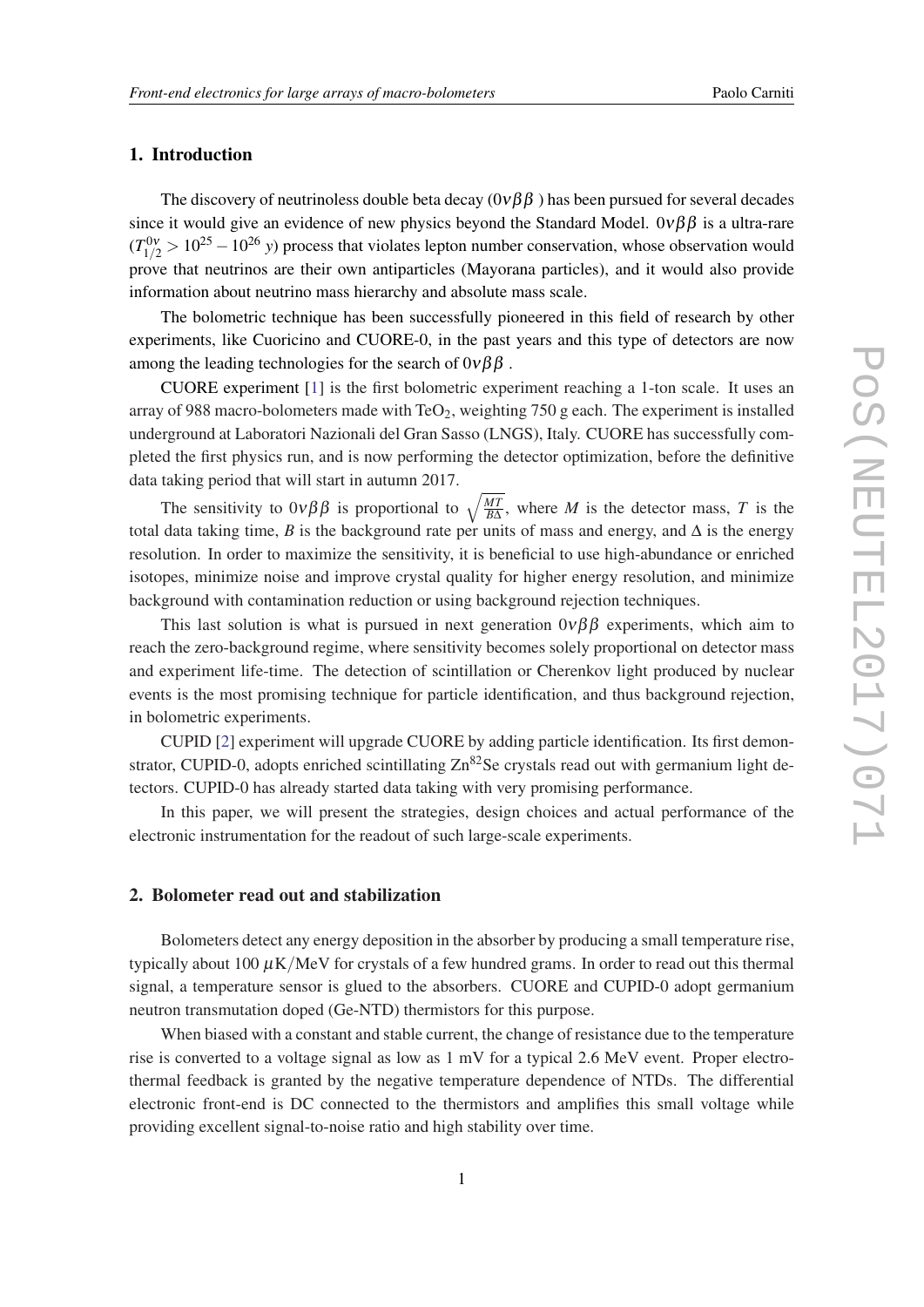

Figure 1: Block scheme of the electronic read out and stabilization of the CUORE detector.

Typical signal bandwidth of macro-bolometers ranges from a few Hz for bigger crystals, up to a few tens of Hz for smaller devices like the light detectors of CUPID-0. Due to this characteristics, front-end electronics can be placed at room temperature without the need of a cold amplification stage. NTDs are connected to the front-end with long twisted pairs. In the CUORE cryostat a parasitic capacitance of 500 pF was measured, which gives a bandwidth of 3 Hz with the typical dynamic detector impedance of 100 M $\Omega$ . Common-mode noise and crosstalk on the link are minimized with fully differential readout and accurate cable layout.

The NTD bias current is provided through 2 selectable pairs of load resistors, with total resistances of 10 GΩ or 60 GΩ, which are polarized with programmable  $0$  V  $-50$  V bias voltage. Bias current can range from 0.1 pA up to 5 nA.

With such high dynamic impedance devices, parallel noise is the main contribution to input noise. NTD intrinsic noise is 0.07 fA/ $\sqrt{Hz}$  at the working temperature of 15 mK. The preamplifier input JFETs were specifically selected with a very low gate leakage and their input current noise is about 0.15 fA/ $\sqrt{Hz}$  in differential configuration at a working temperature of 50 °C. The 60 G $\Omega$  load resistors gives a contribution of 0.55 fA/ $\sqrt{Hz}$ , which is the dominant source of parallel noise. Nevertheless, these contributions from the readout electronics are negligible with respect to the best resolutions obtainable with macro-bolometers, which are related with vibrations of the crystals and their thermal dynamics.

For CUPID-0, a larger JFET with lower series noise was selected for an upgraded preamplifier that will be installed in the near future, which will allow the use of NTDs with lower dynamic impedance without increasing the noise contribution due to series noise of the preamplifier.

The complete scheme is shown in Figure 1. The main components and their performance will be described in the following sections.

#### 2.1 Preamplifier

The fully differential voltage preamplifier [[3](#page-4-0), [4](#page-4-0)], shown in Figure [2,](#page-3-0) is responsible for the first stage of the voltage signal amplification. Two gain modes are available, high gain at 200 V/V and low gain at 20 V/V. The preamplifier is based on a JFET input pair with selected components to fulfill the low current and series noise requirements in the bandwidth of the signal  $(0.1-100 \text{ Hz})$ region). Figure [3](#page-3-0) shows typical series noise spectra for CUORE and CUPID-0 preamplifiers.

Output offset, thermal drift and common-mode rejection are remotely settable and are managed by the mainboard hosting the preamplifier.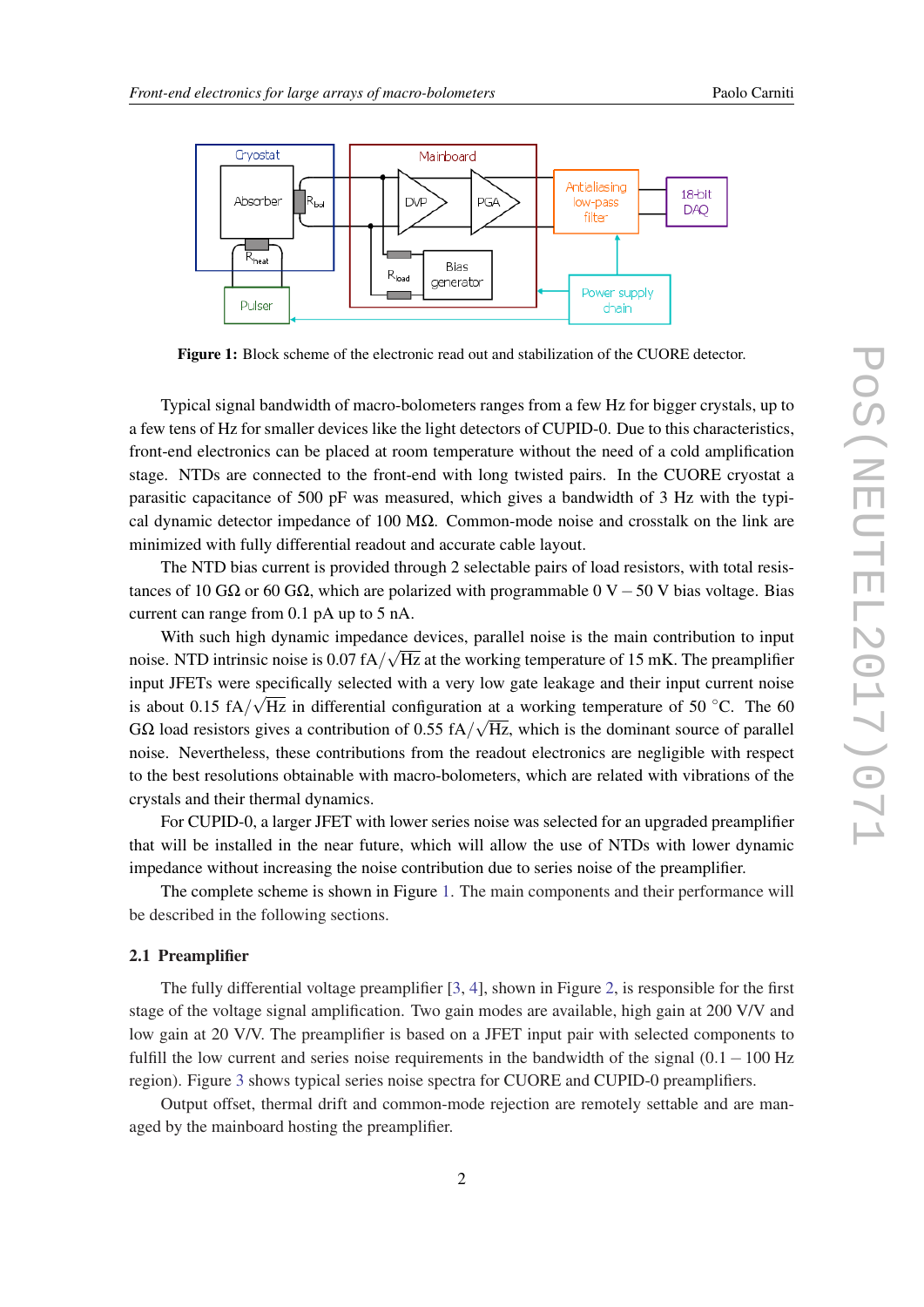<span id="page-3-0"></span>



Figure 2: Photograph of the CUORE preamplifier.

Figure 3: Input series noise of CUORE (blue) and CUPID-0 (red) preamplifiers.

#### 2.2 Mainboard

Each mainboard (Figure [4](#page-4-0)), hosts 6 preamplifiers, handles the second differential stage of amplification with programmable gain (from 1 V/V to 50 V/V) and accommodates the detector biasing circuitry. Output offset and detector bias are individually settable for each channel.

The offset is regulated using an intelligent SAR algorithm, with 18-bit resolution. The reference voltages used by the mainboard are provided by a custom linear power supply installed in the mainboard card cage, which will be described later. Thermal drifts and common-mode rejection for each channel were calibrated and optimized during commissioning phase. The residual thermal drift is below 200 nV/ $\degree$ C RMS. The mean CMRR after calibration is greater than 120 dB.

#### 2.3 Antialiasing filter

Before being digitized by the 18-bit DAQ, signals are filtered by an active 6-pole Bessel-Thomson filter [[5](#page-4-0)] (Figure [5\)](#page-4-0) in order to suppress high frequency noise and avoid aliasing. The filter has 4 programmable cut-off frequencies that can optimize the bandwidth of each detector. Settable values are 15, 35, 100 and 120 Hz for CUORE and 15, 100, 140 and 220 Hz for CUPID-0.

#### 2.4 Calibration pulser

The detector energy response is periodically calibrated by injecting voltage pulses through a heater resistance glued on each crystal. These pulses are generated by a low noise, low jitter and high stability pulser board [\[6\]](#page-4-0) having an amplitude resolution of 12-bit. A photograph is shown in Figure [6](#page-4-0). Pulse width jitter is below 1 ppm, while pulse amplitude thermal drift is  $< 0.3$  ppm/ $\rm ^{\circ}C$ . A dedicated pulser board is also responsible of the temperature stabilization of the cryostat mixing chamber with a PC-controlled PID algorithm.

### 2.5 Power supply

Precise, stable and low noise power supplies are crucial for the long and continuous data taking required by bolometric experiments.